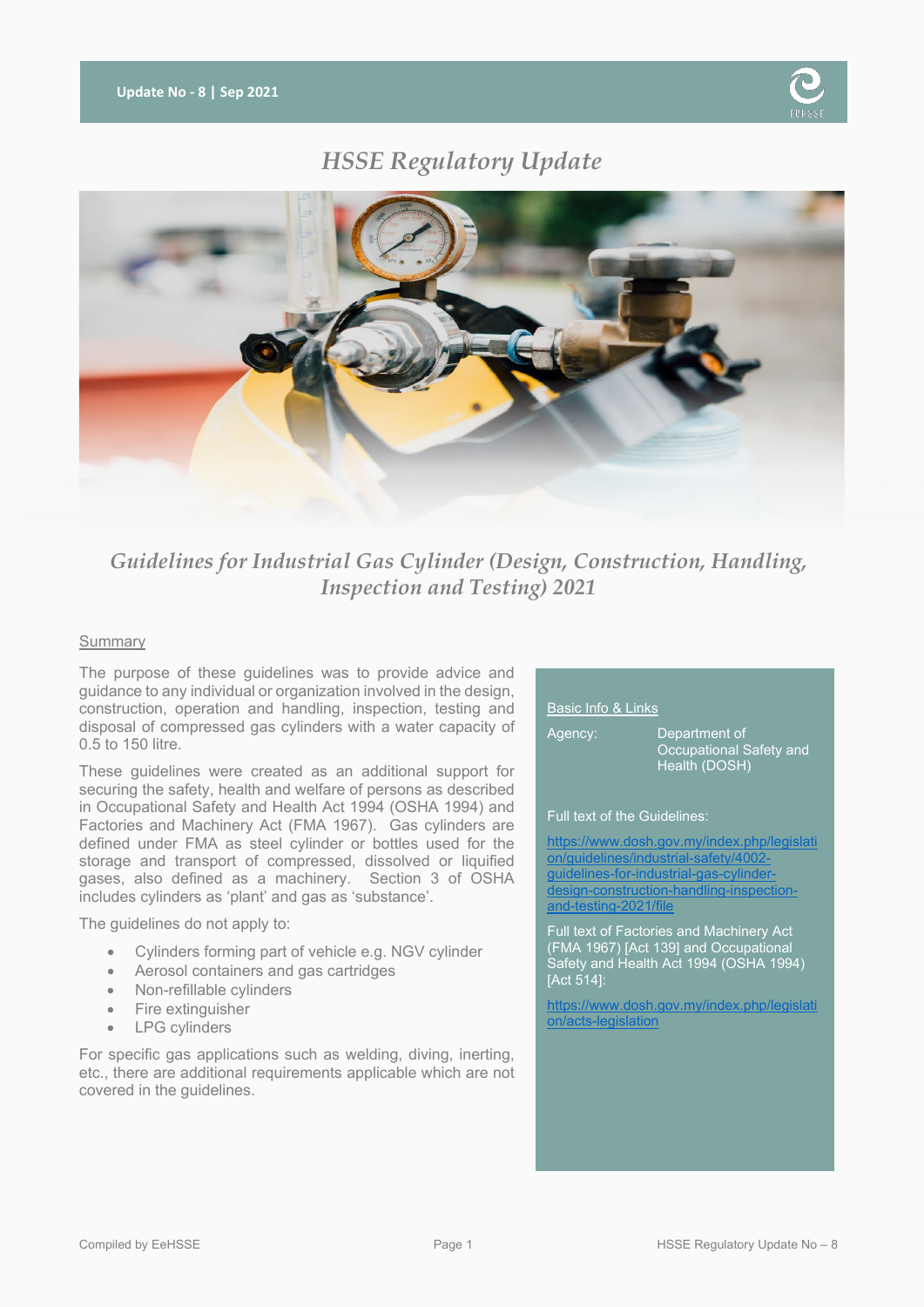

## Review/ Q&A

#### **What is the design and construction standard of a compressed gas cylinder?**

*The cylinders shall be designed and manufactured in accordance to the current cylinder standard but not limited to the standards as listed below:*

- *i) National Standards such as MS 2542:2013 Gas Cylinder Package [excluding liquified petroleum gases (LPG) and firefighting] – Code of Practice and International Standards issued by International Organization for Standardization (ISO), European Committee for Standardization (CEN), Transportation Canada (TC) or United States Department of Transport (DOT).*
- *ii) Other national standards, subject to the following requirements:*
	- *a) The standard applies to the manufacture of cylinder in the country of origin*
		- *b) The standard contains equivalent requirements to a standard listed in item (a) for material composition, properties and testing, method of manufacture, testing including type-testing and examination, rejection criteria, marking, documentation and quality assurance.*

*The Guidelines also highlight additional requirements for the construction of closed cryogenic receptables and cylinders for acetylene. The conformity of cylinders shall be assessed at time of manufacture as required by the standards or codes, by an inspecting authority.* 

#### **What are the safety requirements highlighted in the Guidelines?**

*The Guidelines describe the primary safety mechanisms on a gas cylinder that shall not be tampered with, including gas cylinder valve, valve protection (valve guard, valve shroud, valve protection cap), valve outlets, valve with dip tube, regulator, and pressure relief devices (burst disc, fusible plug, pressure relief valves), and the operations of these devices.* 

*Cylinders and their contents should be identified for clear benefits of all users, fillers, periodic testers, transporters, emergency responders and any person coming into contact with the cylinder and/ or its contents. The cylinder identification (manufacture, standards, test dates, approval number, etc.) and valves and fittings identification should be stamped or permanently marked in the cylinder. Gas identification, user warning and filling station identification can be mark using adhesive or attached labels. The labelling shall be in accordance with the National Occupational Safety and Health Regulation (Chemical Classification, Labelling and Safety Data Sheets) 2013, OSHA 1994.*

*The cylinder(s) should be supported in bins, racks or in a customised supporting "cradles" or chocks that are designed to prevent the cylinder(s) from rolling or restrained in the upright attitude by way of a tie-down straps or ropes.*

*Flammables and toxic gas cylinders should not be stored in the same compartment or in the same part of the vehicle as the driver or passengers.*

## **What are the requirements and standards that may apply in filling a cylinder?**

*The employers must ensure that:*

- *a) All persons filling the cylinders are trained for gas traffic and cylinder types*
- *b) All equipment necessary to safely fill cylinders is provided and well maintained*
- *c) The cylinder filling and storage areas are separated by the required distances and are kept orderly and tidy.*

*The following standards are to be followed:*

- *i) ISO 24431:2016 Gas Cylinder – Seamless, Welded and composite Cylinders for Compressed and Liquefied Gases (Excluding Acetylene) – Inspection at Time of Filling*
- *ii) ISO 11755:2005 Gas Cylinders – Cylinder Bundles for compressed and liquefied Gases (excluding Acetylene) Inspection of Time of Filling*
- *iii) MS 2239:2009 (CONFIRMED:2015) Gas Cylinders – Cylinders for compressed and liquefied gases (excluding Acetylene) – Inspection at time of filling (ISO 24431:2006, MOD) (First revision).*